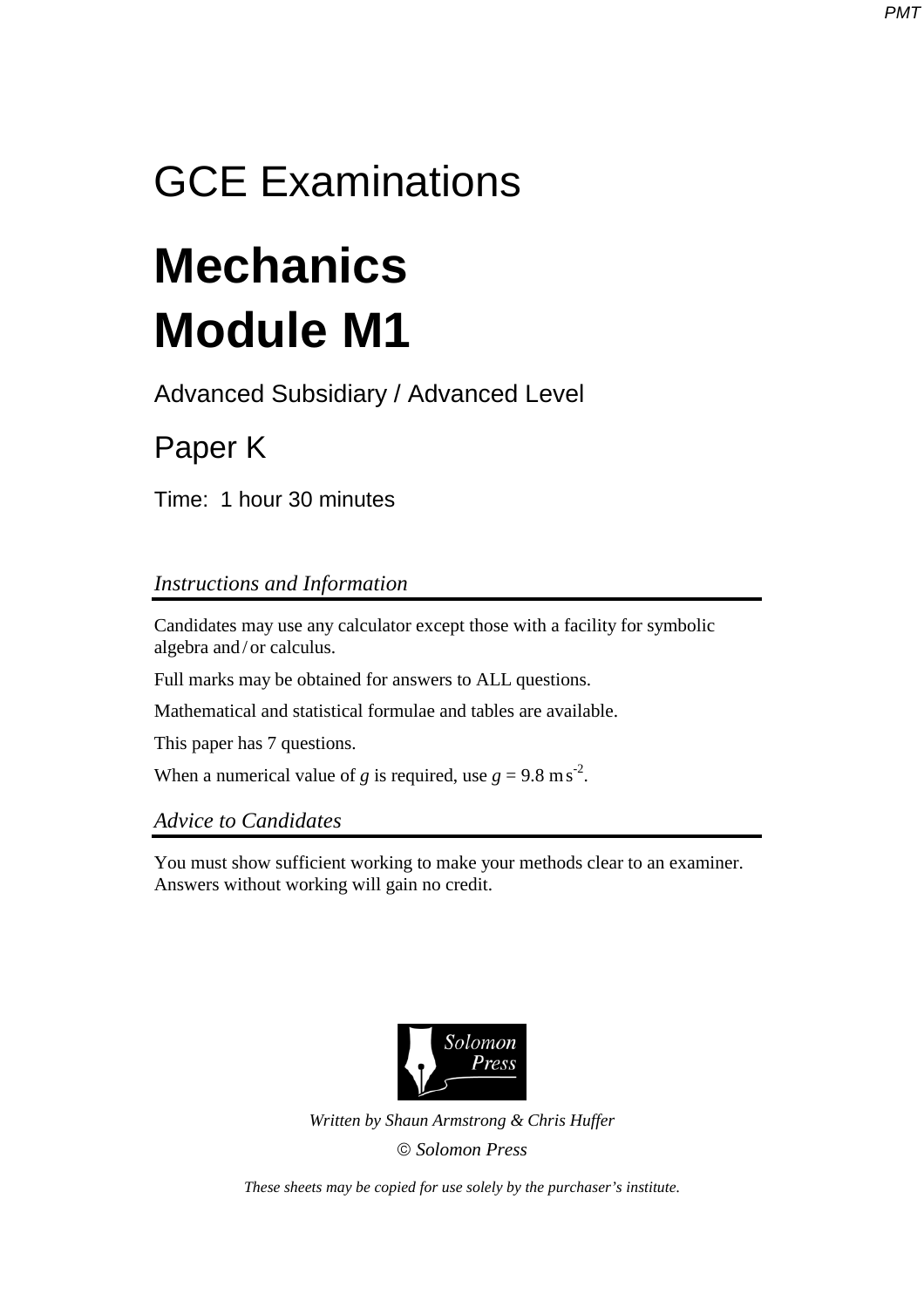- **1.** In a safety test, a car of mass 800 kg is driven directly at a wall at a constant speed of 15 ms<sup>-1</sup>. The constant force exerted by the wall on the car in bringing it to rest is 60 kN.
	- *(a)* Calculate the magnitude of the impulse exerted by the wall on the car. **(2 marks)**
	- *(b)* Find the time it takes for the car to come to rest. **(2 marks)**
	- *(c)* Show that the deceleration of the car is  $75 \text{ ms}^{-2}$ . -2. **(3 marks)**

**2.**  $70 \text{ N}$  $\begin{array}{|c|c|c|c|c|}\n\hline\n\text{A}\n\end{array}$ 1.2 m 1.2 m  $D \Box$   $B$  $90 \text{ N}$   $O \vert 1.2 \text{ m}$   $\uparrow$  80 N 1.2 m  $\Box$  *C* 60 N



Figure 1 shows an aerial view of a revolving door consisting of 4 panels, each of width 1.2 m and set at 90° intervals, which are free to rotate about a fixed central column, *O*.

The revolving door is situated outside a lecture theatre and four students are trying to push the door. Two of the students are pushing panels *OA* and *OD* clockwise (as viewed from above) with horizontal forces of 70 N and 90 N respectively, whilst the other two are pushing panels *OB* and *OC* anti-clockwise with horizontal forces of 80 N and 60 N respectively.

*(a)* Calculate the total moment about *O* when the four students are pushing the panels at their outer edge, 1.2 m from *O*.

#### **(3 marks)**

The student at *C* moves her hand 0.2 m closer to *O* and the student at *D* moves his hand *x* m closer to *O*. Given that the students all push in the same directions and with the same forces as in part  $(a)$ , and that the door is in equilibrium.

*(b)* find the value of *x*. **(5 marks)**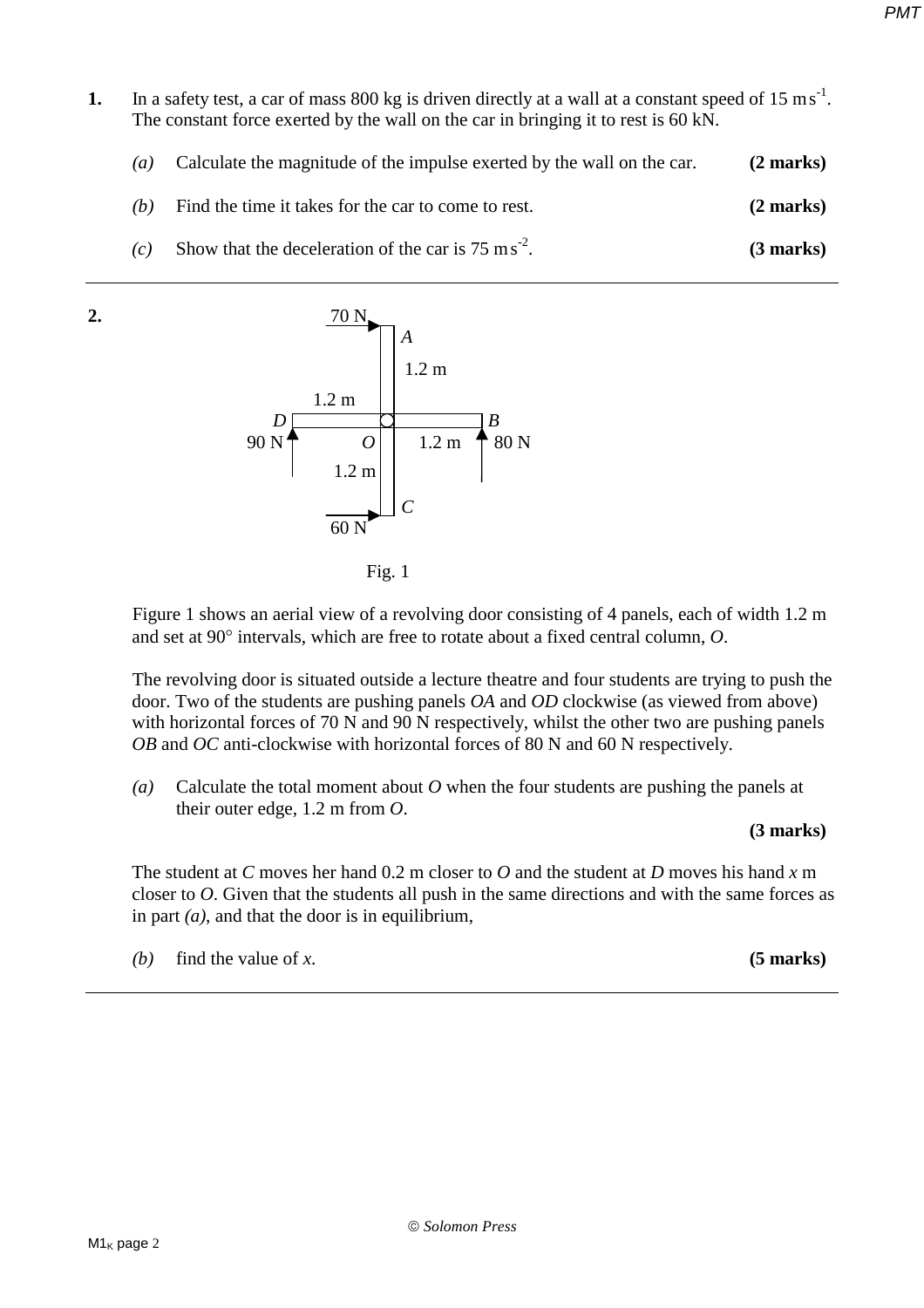**3.** During a cricket match, the batsman hits the ball and begins running with constant velocity  $4\mathbf{i}$  m s<sup>-1</sup> to try and score a run. When the batsman is at the fixed origin *O*, the ball is thrown by a member of the opposing team with velocity  $($ <sup>-8</sup> $\mathbf{i}$  + 24**j**) ms<sup>-1</sup> from the point with position vector (30**i** – 60**j**) m, where **i** and **j** are horizontal perpendicular unit vectors. At time *t* seconds after the ball is thrown, the position vectors of the batsman and the ball are **r** metres and **s** metres respectively.

In a model of the situation, the ball is assumed to travel horizontally and air resistance is considered to be negligible.

- *(a)* Find expressions for **r** and **s** in terms of *t*. **(3 marks)**
- *(b)* Show that the ball hits the batsman and find the position vector of the batsman when this occurs.

#### **(5 marks)**

*(c)* Write down two reasons why the assumptions used in these calculations are unlikely to provide a realistic model.

**(2 marks)** 

**4.** In a physics experiment, two balls *A* and *B*, of mass 4*m* and 3*m* respectively, are travelling towards one another on a straight horizontal track. Both balls are travelling with speed 2 m s<sup>-1</sup> immediately before they collide.

As a result of the impact, *A* is brought to rest and the direction of motion of *B* is reversed.

Modelling the track as smooth and the balls as particles,

*(a)* find the speed of *B* immediately after the collision. **(3 marks)** 

A student notices that after the collision, *B* comes to rest 0.2 m from *A*.

*(b)* Show that the coefficient of friction between *B* and the track is 0.113, correct to 3 decimal places.

**(7 marks)** 

*Turn over*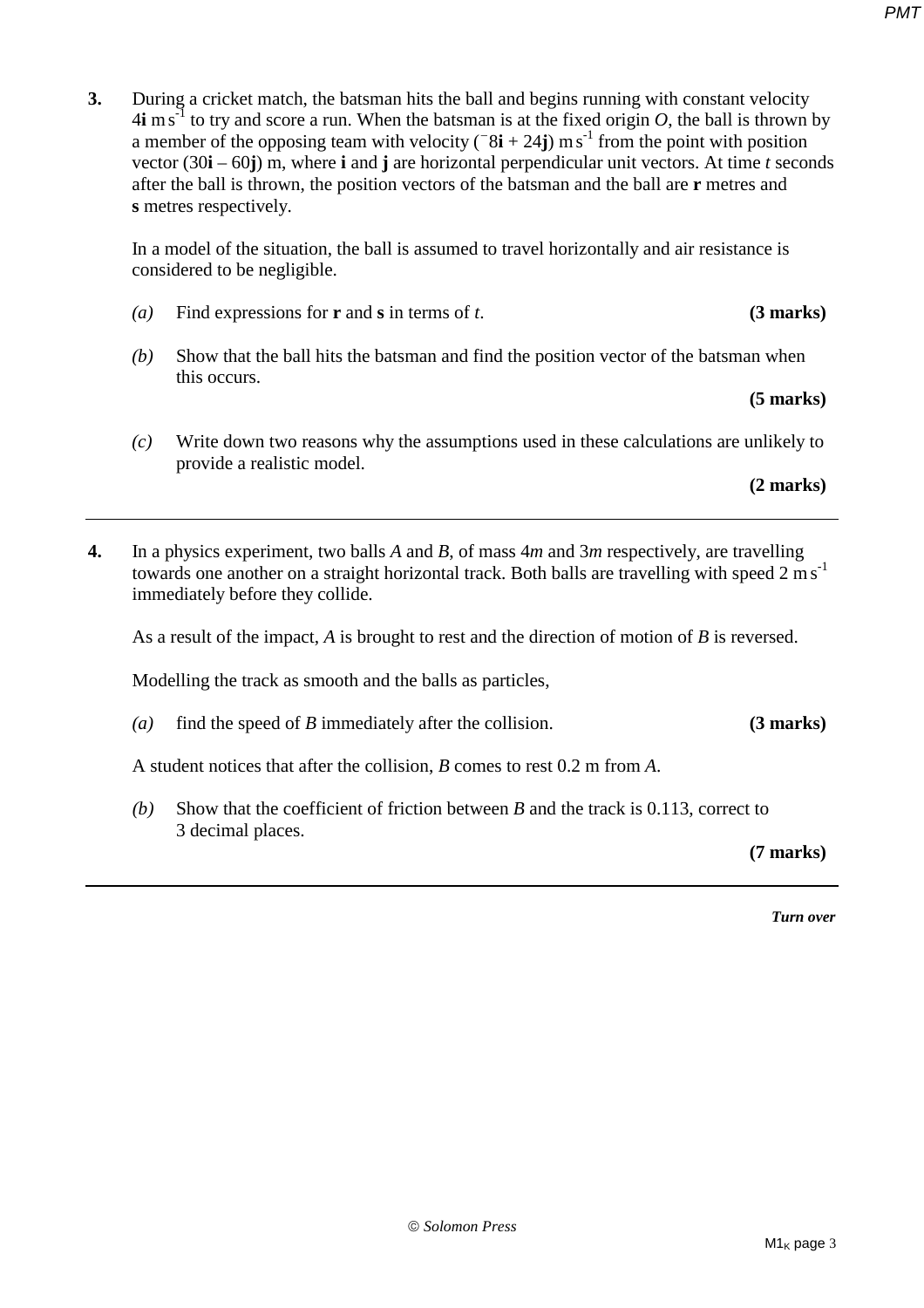**5.** A cyclist is riding up a hill inclined at an angle of 5° to the horizontal. She produces a driving force of 50 N and experiences resistive forces which total 20 N.

Given that the combined mass of the cyclist and her bicycle is 70 kg,

*(a)* find, correct to 2 decimal places, the magnitude of the deceleration of the cyclist.

#### **(4 marks)**

When the cyclist reaches the top of the hill, her speed is  $3 \text{ m s}^{-1}$ . She subsequently accelerates uniformly so that in the fifth second after she has reached the top of the hill, she travels 12 m.

*(b)* Find her speed at the end of the fifth second. **(8 marks)** 





Figure 2 shows a particle *A* of mass 5 kg, lying on a smooth horizontal table which is 0.9 m above the floor. A light inextensible string of length 0.7 m connects *A* to a particle *B* of mass 2 kg. The string passes over a smooth pulley which is fixed to the edge of the table and *B*  hangs vertically 0.4 m below the pulley.

When the system is released from rest,

- *(a)* show that the magnitude of the force exerted on the pulley is  $\frac{10\sqrt{2}}{7}g$  N, <sup>210</sup> N, **(7 marks)**
- *(b)* find the speed with which *A* hits the pulley. **(3 marks)**

When *A* hits the pulley, the string breaks and *B* subsequently falls freely under gravity.

*(c)* Find the speed with which *B* hits the ground. **(4 marks)**